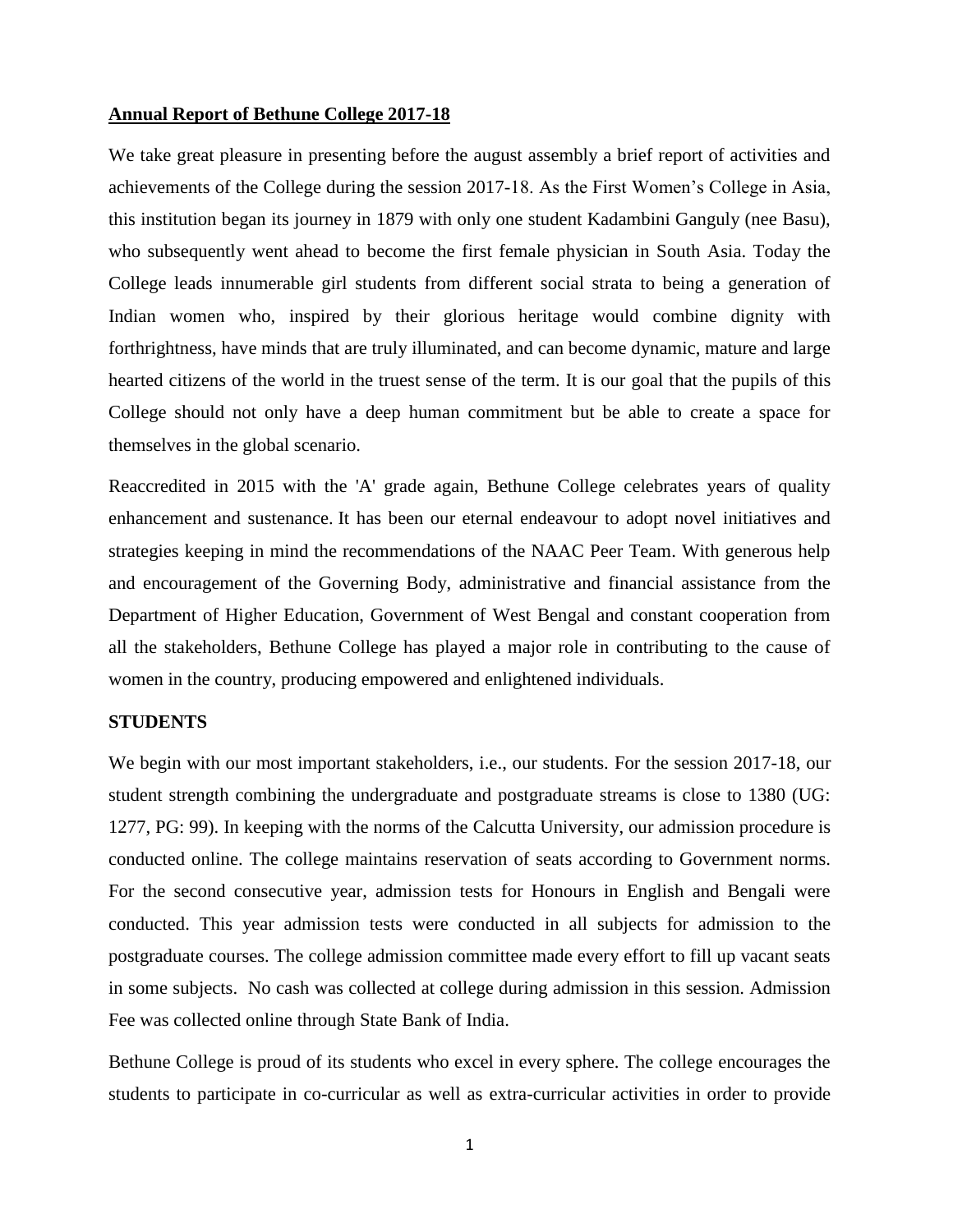holistic education. The college has 16 undergraduate departments and offers postgraduate studies in 6 departments.

**UG Results**: The students of this college have performed commendably in the University Examinations. The results of the 7 undergraduate Arts departments of the college offering honours course during the session 2017-18 was consistently good with as many as 17 students obtaining first class in B.A. Part III Honours examination. In the 8 undergraduate science departments, 124 students were placed in the first class in the B.Sc. Part III Honours examination. We take special pleasure in mentioning that a great number of our students have secured **ranks at the university level in the B.A. / B. Sc Honours Final Examination 2017**. Students from Computer Science and Botany have secured the second position. Students from the Philosophy department ranked  $5<sup>th</sup>$  and  $7<sup>th</sup>$ . Students from Mathematics and Zoology were placed in the 3<sup>rd</sup> and 5<sup>th</sup> positions respectively. The topper from Economics also secured a rank in the university examination.

It is a matter of great joy for us that six students from the Chemistry department have won the **Inspire Scholarship** and two students of Chemistry and one student of Physics have secured **JBNSTS scholarship** in 2017.

We are also happy to put on record that this year our students worked in eight groups for their **ENVS** project and all the reports submitted by the outgoing students were evaluated with 'A' grade.

To turn from undergraduate to postgraduate activities, worth mentioning is the provision for **RTI** and **transcripts** for students applying abroad that have been introduced from this session. Like our UG students, postgraduate students have also excelled in their academic performance with as many **69 securing first class marks** in the Final Semester. We are proud to mention here that many of our students have successfully cleared competitive examinations like **NET, JAM, GATE, JRF CSIR NET, JRF IIT-ISM Entrance test** and a good number of them are pursuing PhD at prestigious institutes. Many of them have joined prestigious educational institutions, IITs and corporate offices in various capacities.

# **Academic Activities of Students:**

The Institution takes several steps to nurture critical thought, creativity and scientific approach among the students. The students and teachers of all departments are encouraged to participate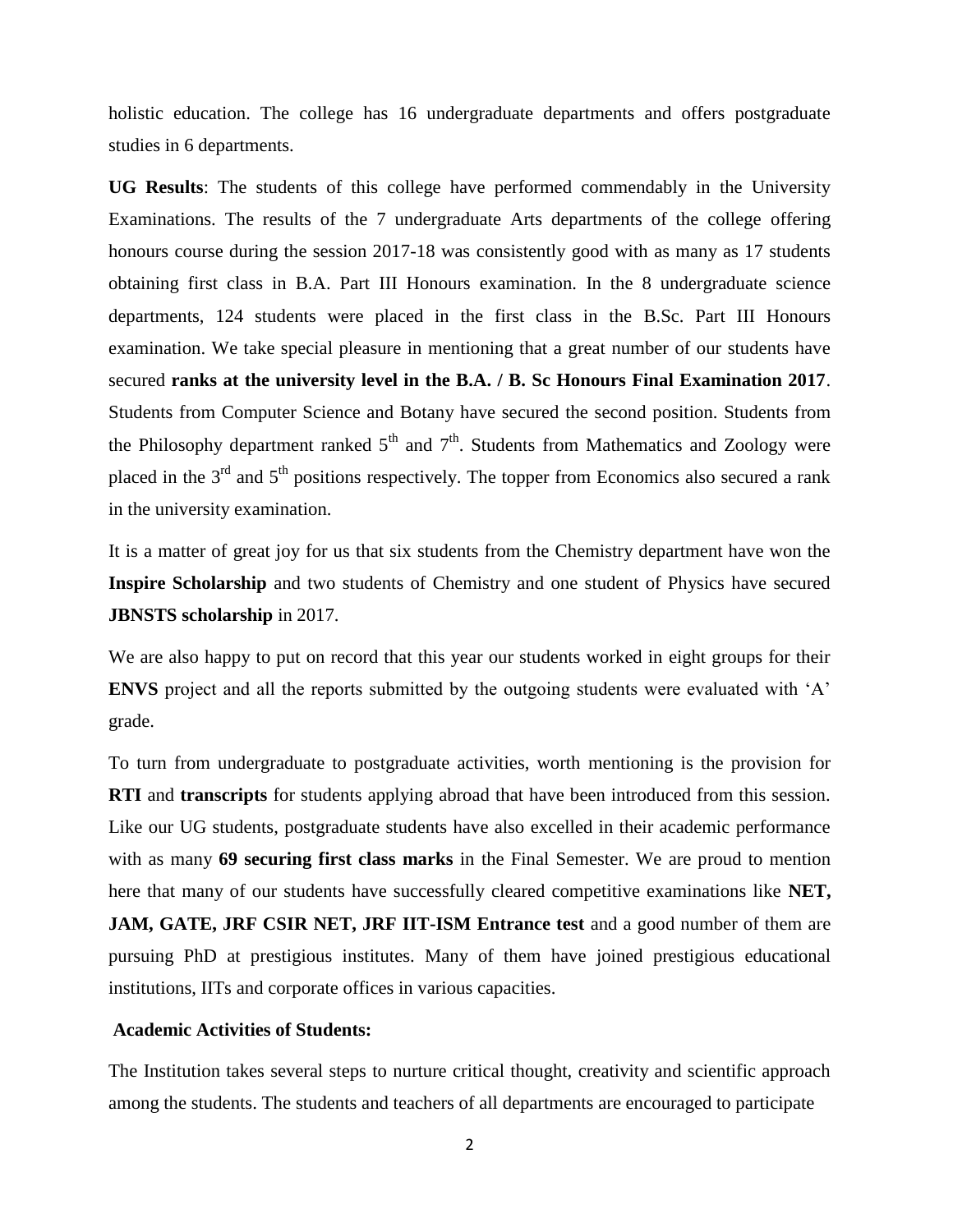in various academic activities to facilitate learning beyond textbooks. Three  $1<sup>st</sup>$  year Chemistry students participated in the **Poster Competition** of UBCHEA Sponsored Awareness Programme on "Global Water Crisis and Conservation" at Scottish Church College, Kolkata. Very recently, our students of the chemistry department won the second position in Science Model competition at the Acharya Satyendranath Basu Smarak, 'Bigyan O Projukti Mela – 2018' in January, 2018. A student from the Physics department presented a poster ion  $24<sup>th</sup>$ National Conference on "Liquid Crystals" organised by department of Chemical Sciences, IISER, Mohali.

**Students' Seminars** are conducted to inculcate independent critical thinking as well as collaborative learning among the students. In the 2017-18 session, two Students' Seminars have been organized by the Postgraduate Department of English titled **'Wordsworth and Romanticism'** and **'Interrogating Orientalism'**.

## **SEMINARS**

To enhance the teaching learning process, the college has encouraged all departments to organize seminars, invites lectures and workshops in various disciplines. The department of Chemistry organised a Science Academies' Lecture Workshop entitled '**Fundamentals of Chemistry**' on November 17-18, 2017.

The **English** Department organized a seminar lecture on **Partition** on 8<sup>th</sup>March 2017, delivered by Dr. Tista Das and Dr Anwesha Sengupta of Burdwan University and Institute of Development Studies respectively. Also Prof. Manosij Majumder of Sri Chaitanya College delivered a lecture on '**Renaissance Art and Mona Lisa'** on December 11, 2017.

The department of **Hindi** organised two seminar lectures on '**Bhaktikaal Ke Pragatisheel Kabi : Aadhayatmwad, Samyawad Aur Manawtabad**' delivered by Dr. Rewa Jajodiya, Associate Professor & Head of Hindi Department, Bangbasi Evening College, Kolkata and '**Chhayawadottar Hindi Kawita : Badelte Paridrish**' delivered by Dr. Satyaprakash Tiwari, Associate Professor & Head of Hindi Department, Deshbandhu College, Howrah.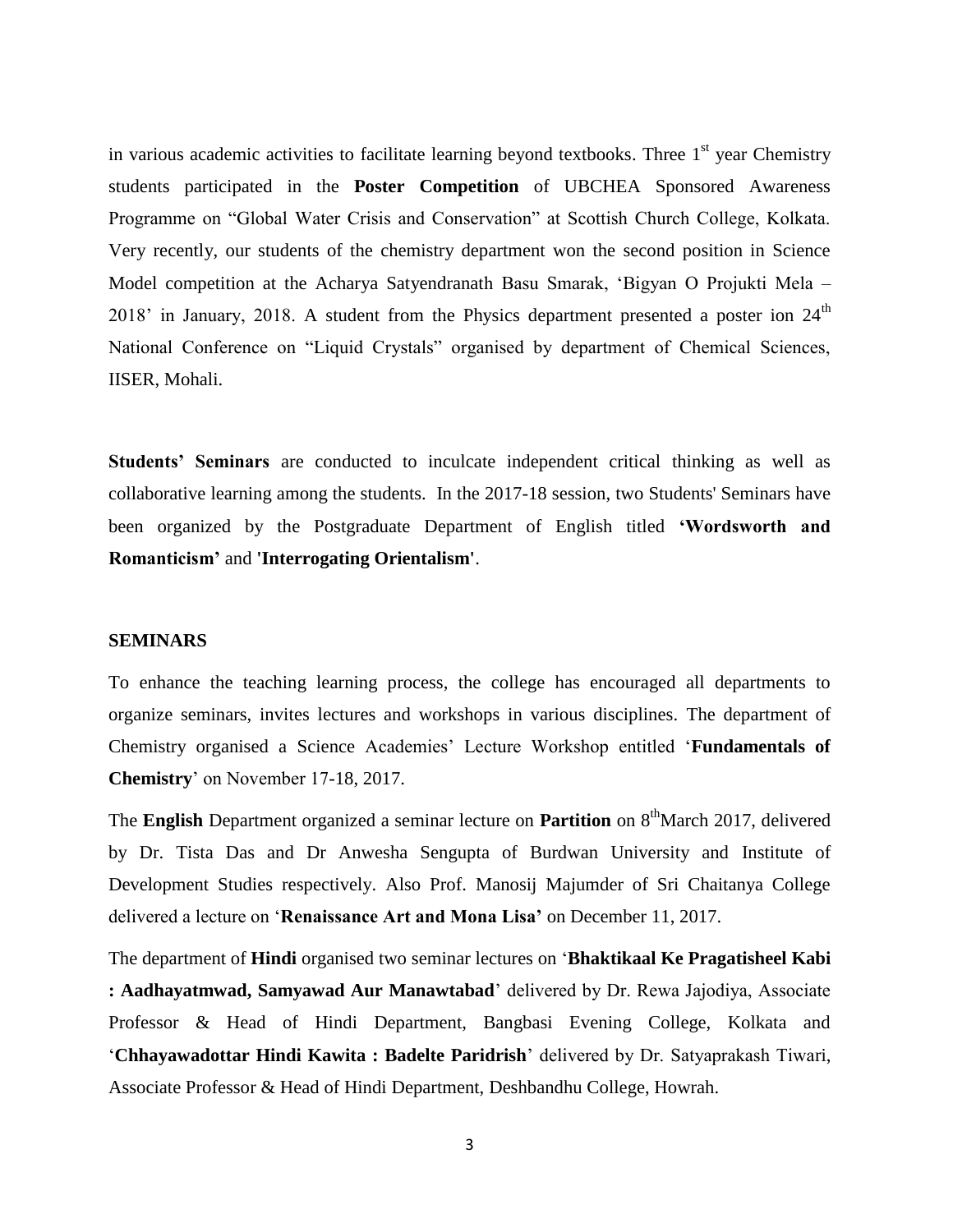The **Bengali** department organised a Seminar on **"Chhoto Loker Rabindranath**" where Shubhashis Gangopadhyay, an eminent dramatist spoke on his experiments with Rabindranath's theatre. Dr. Nandini Bhattacharya , Head, Department of English, Burdwan University was the resource person for another seminar titled **"Rabindranather Swadesh Bhabna : Gora aar Ghare Baire"** organised by the Bengali department.

The **Philosophy** department organised two seminars on "**Modern Logic**" and "**Samkhya Darsana**" on  $13<sup>th</sup>$  December 2017 and  $10<sup>th</sup>$  of January, 2018 respectively. Shri Abhik Banerjee, Former Associate Professor, Scottish Church College and Dr. Sarbani Banerjee, Associate Professor, Department of Philosophy , Rabindra Bharati University were the speakers.

The Department of **Computer Science** organised a seminar on "Remote Health-Care Scenario: Challenges and Opportunities" and "Social Network Analysis on 22nd February, 2017 with Dr. Nabendu Chaki (Remote Health-Care Scenario: Challenges and Opportunities) & Dr. Sarbani Roy (Social Network Analysis) as resource persons.

A seminar on "GST: An Economic Evaluation" was organised by **Economics** department where Dr. Kumarjit Mandal, Associate Professor, Department of Economics, Calcutta University delivered a lecture.

The department of **History** organised two invited lectures on "Segmentary State" and "Second Urbanisation" delivered by Dr. Shouvik Mukhopadhyay, Associate Professor and Dr. Rajat Sanyal, Assistant Professor of the department of History, Calcutta University. **Biplab Tirtha Chattagram Smriti Sanghstha** and Department of History, Bethune College organized a Seminar where Prof Chittabrata Palit , Retired Professor, Department of History, Jadavpur University presented a paper on The Revolutionary Terrorism in Bengal.

From an endowment fund created by Dr. Annapurna Sarkar, former reader of this college, the 3<sup>rd</sup> Anantakumar Sarkar and Snehalata Sarkar Memorial Seminar was organised in the department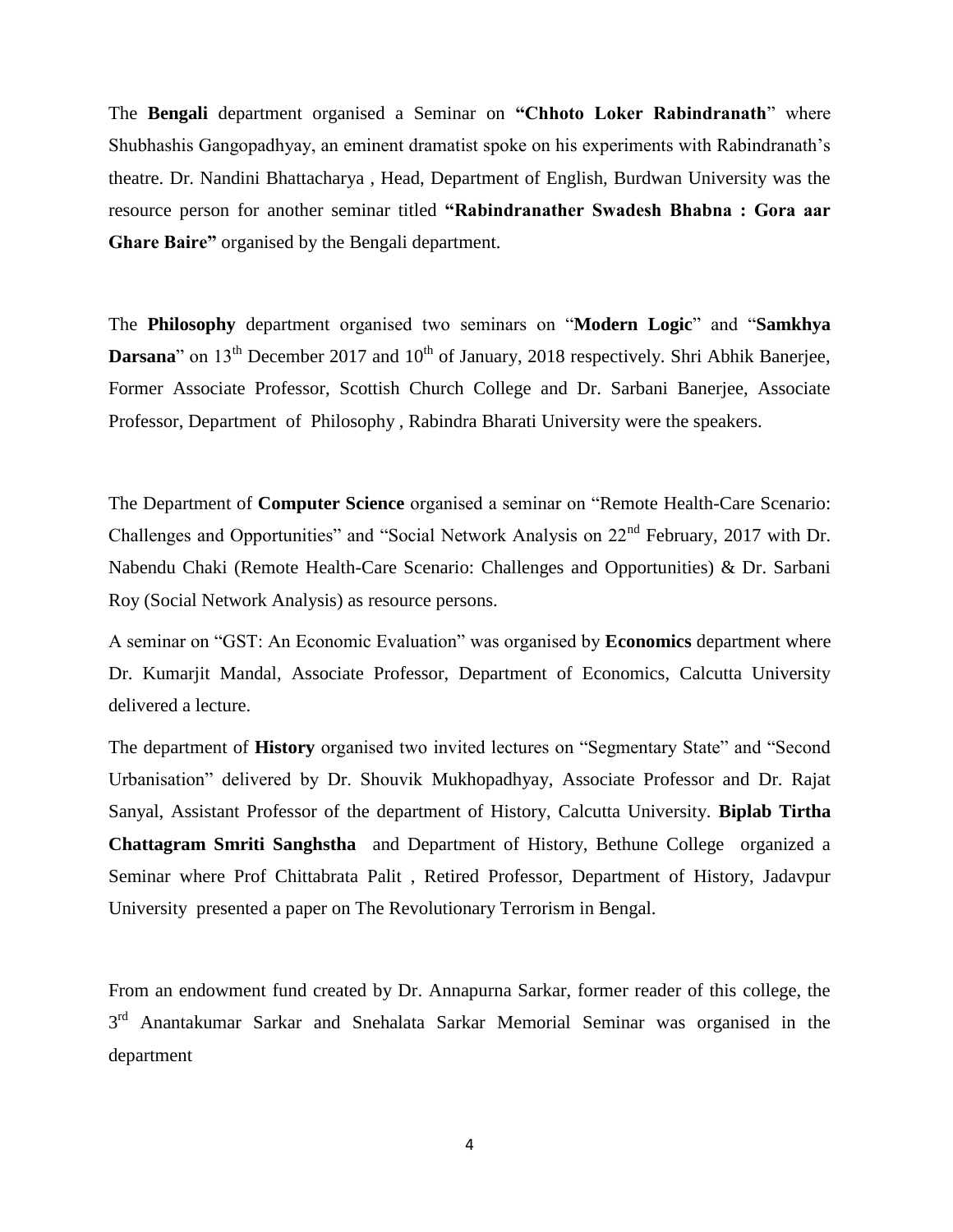of **Physics**. The speakers were Dr. Sudipta Sasmal, Head, Department of Ionospheric Science, Indian Centre for Space Physics and Prof. Nabakumar Mondal, DAE Raja Ramanna Fellow, Saha Institute of Nuclear Physics. Like every year, the  $12<sup>th</sup>$  Chameli Basu Memorial Lecture was held. The department of Physics also organised an invited lecture on "Physics of Sports" delivered by Dr. Shubhankar Ghosh, Associate Professor, St. Xavier's College. **Statistics**  department organised two seminars on "(Non) Normal Multivariate Distribution" and "Introduction to Markev Chain". The speakers were Dr. Subhajit Dutta from IIT Kanpur and Dr. Satyaki Majumder of IISER, Kolkata. A seminar on "Veda and Alamkara" was organised by the **Sanskrit** department in the last week of February. The speakers were Dr. Sakti Roychowdhury, Associate professor, South Calcutta Girls' College and Dr. Kakali Ghosh, Assistant Professor, Jadavpur University.

## **Student Support: Facilities available to students**

With a futuristic view of nurturing quality students, Bethune College provides the best possible infrastructural support to our stakeholders. The college has continually worked towards imparting holistic, empowering education that would promote excellent vertical progression as per the legacy of the college. For this purpose the grants received from the Government of West Bengal, RUSA and DST-Fist have been extremely conducive to the vision of the institution. The college utilized the full amount of the first instalment of **RUSA grant** – a total amount of Rs. 1,45,83,334/- for creation of new facilities, renovation and upgradation, and procurement of new equipments/facilities. The most remarkable work under the head creation of new facilities is the building of Nivedita Prayer Hall cum classroom. Another is the construction of lift at Kadambini Bhavan and the upgradation of two classrooms into a State of Art Seminar Room.

With the support from **DST FIST** programme, the sponsored departments namely Botany, Zoology, Psychology, Mathematics, Physics and Computer Science and Multi-facility Centre for Science were enriched with the developed infrastructure, which is reflected in research progress as well as enhanced teaching efficacy. DST-FIST has been revived in the current financial year and a new proposal has been communicated at the meeting held in New Delhi.

The College received funds from the Government (Rs. 61,51,677/- +44,05,177/-) towards completion of **the civil and electrical work** of the Auditorium. The work has been completed and the Auditorium will be handed over to the College authorities by the end of this month. A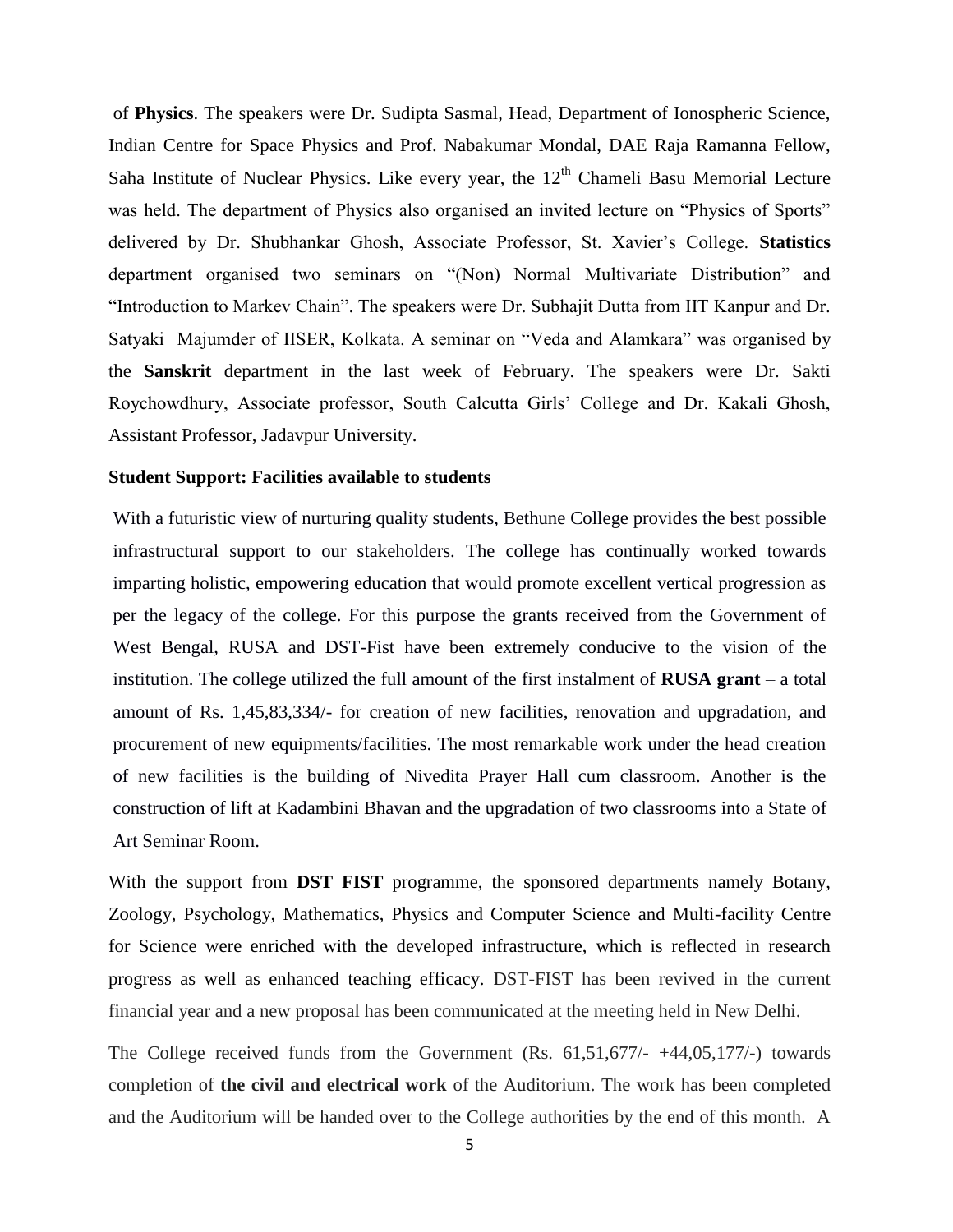light weight vertical extension of the Kadambini Bhavan is being constructed to increase the academic space. It will accommodate 7 classrooms, 2 laboratories, one teacher's room and washrooms. The work will be completed by March, 2018. The Government has also sanctioned grants for the electrical work pertaining to the project.

A proposal has been presented to the Government for **upgrading the networking facilities** of the college. The internet connection of the college will be upgraded to optical fibre connection instead of dialup connection for better and faster connectivity with 30mbps speed and 500 GB capacity.

Apart from providing such infrastructural support to the students, for the motivation of our students, the college has a number of welfare schemes. The Government of West Bengal has introduced the **Kanyashree** scheme for improving the status and well-being of the girl child and under this scheme female students are awarded scholarships. The College encourages the students to apply for the scholarship. During the 2016-17 session, out of 79 applications, 31 were upgraded from K1 to K2. Of these 31 candidates, a sanction of Rs. 25,000 has been finalized for 24 candidates. The remaining 7 along with 1 fresh application has been forwarded from the college after processing to the Department of Social Work for final approval. For the current session 2017-18, 66 applications have been processed by the college. Financially weaker students who fulfil the criterion for free studentship set by the Government of West Bengal Higher education Department receive financial aid from the **Student-Aid Fund** run exclusively by the teachers and different **Endowment Funds**. This year, **9 (nine)** third year students have received half tuition fees and full exam fees and **24** second year students have received half tuition fees and full exam fees. From the **First year, 14 students have also received half tuition fees and full exam fees. Nine (09)** postgraduate students have also received financial help from the Students' Aid Fund. **Excursion grant** has been given to one Botany P.G student. **Special grants** have been given to 1 student in view of her poor financial condition. **In all a total of 58 students have benefitted from the Students' Aid Fund.**

Apart from motivation to perform well academically, the college also looks into the psychological well-being of the students. The teachers of the Psychology department provide **psychological counselling** to the students in times of need.

The College **Library** that has a rich collection of about 1,08,000 books and journals. These include some rare and priceless books and journals thereby making the library a veritable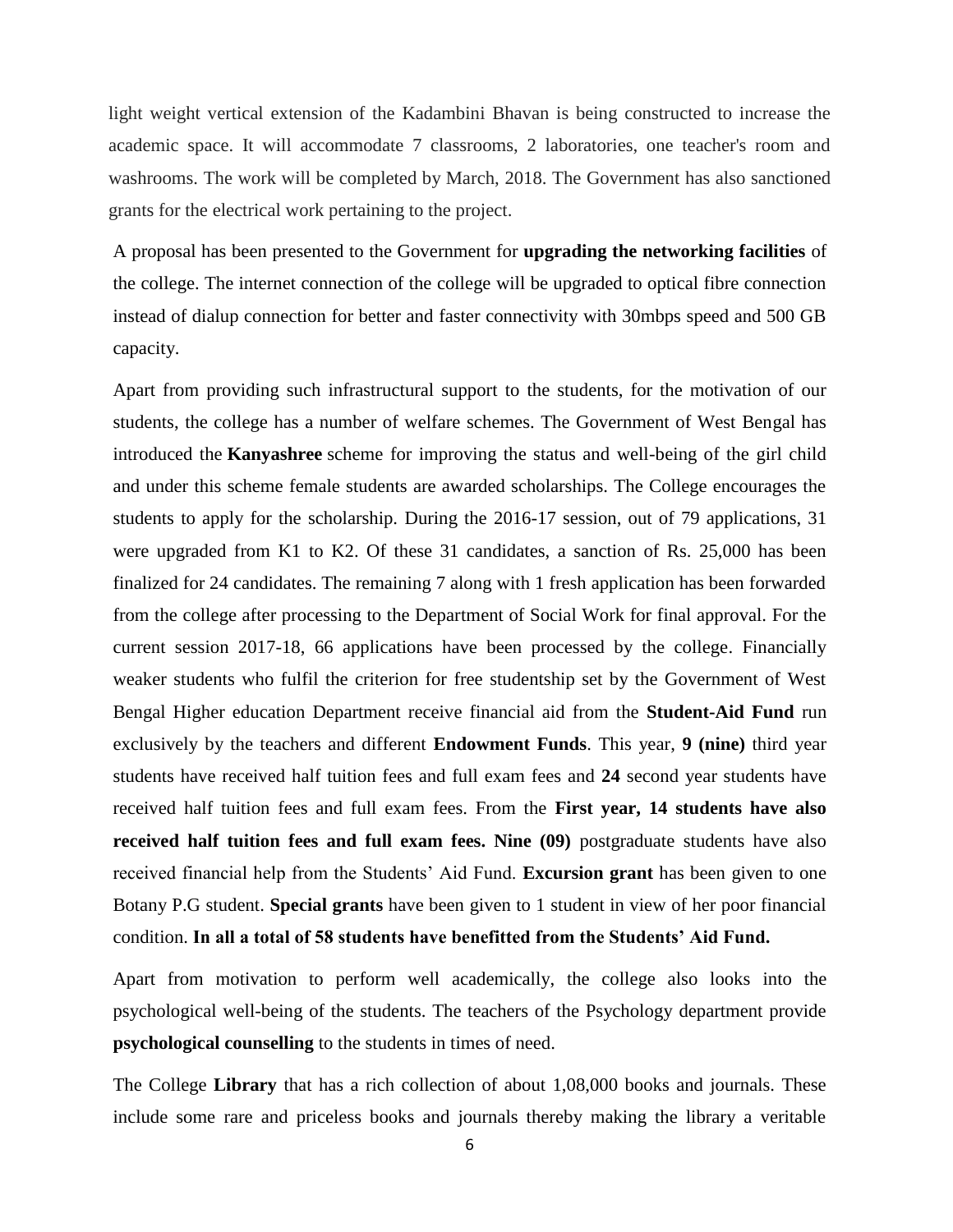learning resource for our students. In this session, the Library purchased close to 1000 books (898 books and 12 journals). The library software has been upgraded with RUSA grant. The Library also provides access to various scholarly journals through a subscription to Inflibnet.

**Multi Facility Centres for Arts and Science** were set up to facilitate higher studies and research activities among students. Regular film shows pertaining to the syllabus have been organized in the Multi-facility Centre for Arts. Students of English and Bengali departments have benefited immensely from this initiative.

The **Multi-facility Centre for Science** incorporates cutting edge instrumental facilities for research both at doctoral and post-graduate levels in bioscience. This DST-FIST sponsored centre is equipped with modern sophisticated instruments like UV-visible spectrophotometer, High Performance Liquid Chromatogram, Laminar Air flow, Leica microscope, Biochemistry analyser and centrifuge. The Centre offers Bacteria Culture facility maintaining stocks of pure culture collected from National and International stock centers. Separation of molecules is characterized by column chromatography as well as HPLC. Various Research projects are in progress utilizing that facility and post graduate dissertation projects have been completed successfully. Research work related to Nano Biotechnology conducted here has been recognized through publication and funding.

**Excursions and Academic Tours:** The teaching learning experience in the college is not confined to the four walls of the classroom. During this session, the dissemination of knowledge continued in the form of excursions and field trips organised by departments of Chemistry, Botany (The postgraduate students participated in the excursions to Dooars and Kalimpong and a field trip to Indian Botanical Garden, Shibpur, Howrah. The undergraduate students of Botany department went to Purulia), Psychology (PG Semester I and Semester III students went for industrial visit to Chengmari Tea Garden), Zoology (The postgraduate students of Zoology department went to Chintamani Kar Bird Sanctuary, East Calcutta Wetlands, Human Genetics Unit, ISI and Zoological Garden, Alipore for their educational trips. The undergraduate students went to the West Bengal Poultry Fair 2017, Kuldiha Wildlife Sanctuary and Chandipore Coastal Zone). Students of History went for a field trip to Murshidabad.

To acquaint the students with various job prospects, the **Career Counselling Cell** of the college is constantly engaged in guiding the students towards a career and is also involved in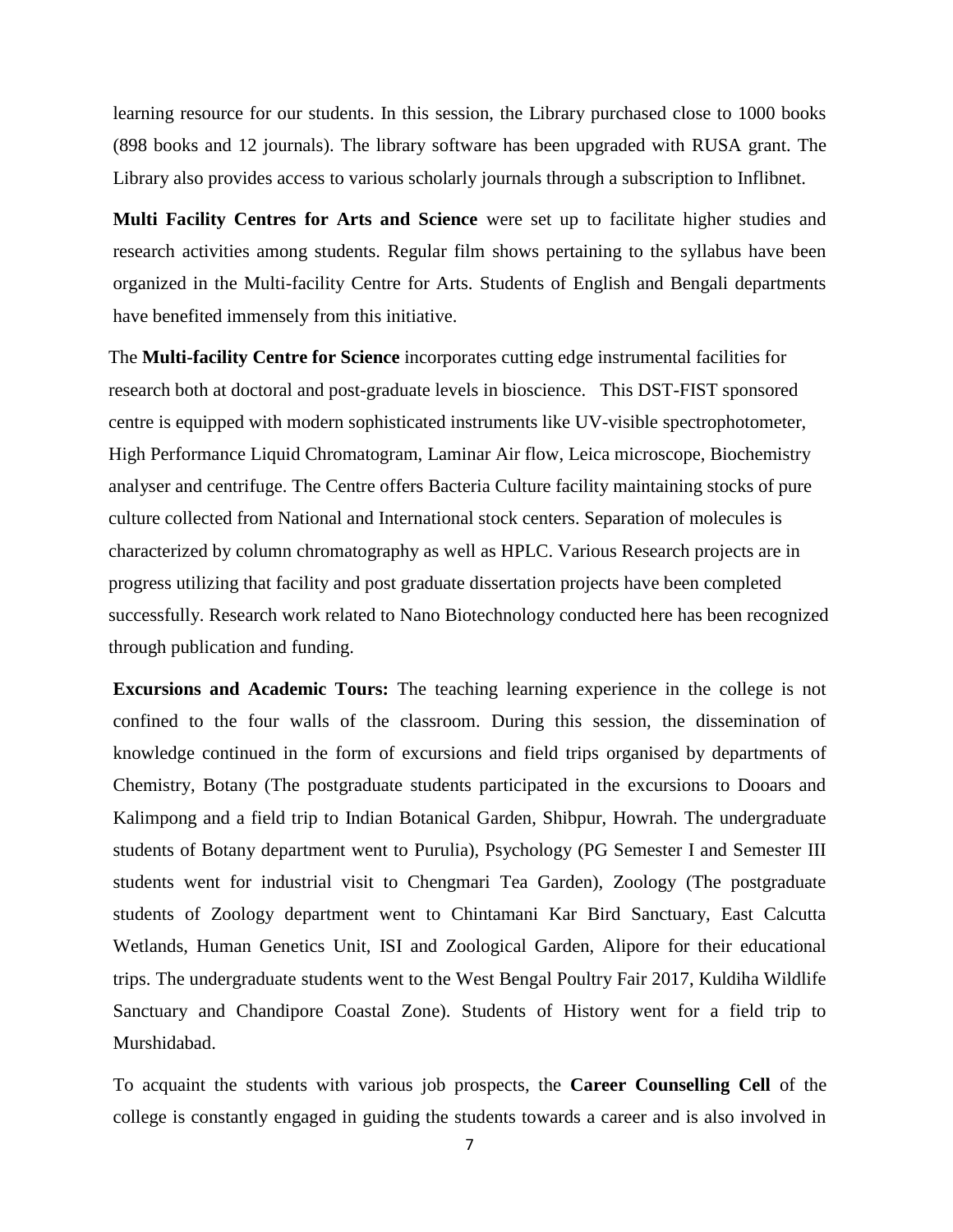off and on-campus recruitment of the students of Bethune College. In the academic session 2016-17, Nineteen (19) students of the UG outgoing batch 2016-17 got selected (on-campus selection drive) by Tata Consultancy Services, Two (02) of 2016-17 were selected (on-campus selection drive) by COGNIZANT, Four (04) of 2016-17 were selected by NETSCRIBE.

The cell, like every year, organized two (02) **workshops on communicative English** for the outgoing batch of the current academic session, conducted by Smt. Neelanjana Basu of the Post Graduate Department of English, Bethune College.

The cell also organized three (02) **career counselling Seminars/workshops** in this session. A seminar on 'How to prepare yourself for the Civil Services Examinations' was held on 06.09.2017, in association with Career Launcher Educate Limited. The second was on Career Opportunities after graduation on 15.11.2017, in association T. I.M.E.

# **Co Curricular Activities:**

The college duly encourages, informs, motivates and helps students to participate in various competitions. Eight students were selected from the state level in the **All India Essay Writing Competition 2017** organised by United Nations Information Centre for India and Bhutan and The Heartfulness Institute. Ritobrata De, a 3<sup>rd</sup> Year student of Chemistry and Shubha Swapana Mukhopadhya, 1<sup>st</sup> year student of Hindi got the 1<sup>st</sup> position in Bengali and Hindi Essay Writing category at the State Level. Also,  $5<sup>th</sup>$  and  $10<sup>th</sup>$  positions were secured by students of the Hindi department, Arpita Bhattacharya and Puja Sharma. Our students, Shubha Swapana Mukhopadhya of Hindi and Shalinee Das of English departments were placed in the first and third positions in an Inter College Debate Competition organized on the occasion of **International Day of Persons with Disabilities (Divyangjan)** organized by **Department of PWD, Ministry of Women and Child Welfare, Govt. of India.** Our students have participated in Essay Competition on the topic "Space based observations for Weather, Environment, Climate and Societal Benefits" on **Ozone Day** organised by **Indian Meteorological Society**. 3rd year students of Chemistry participated in the **22nd All India Chemiquiz competition** organized by Department of Chemistry, Presidency University. An Economics student won the second prize in **Policy Paper Competition 2017** organised by St. Stephen's College, New Delhi.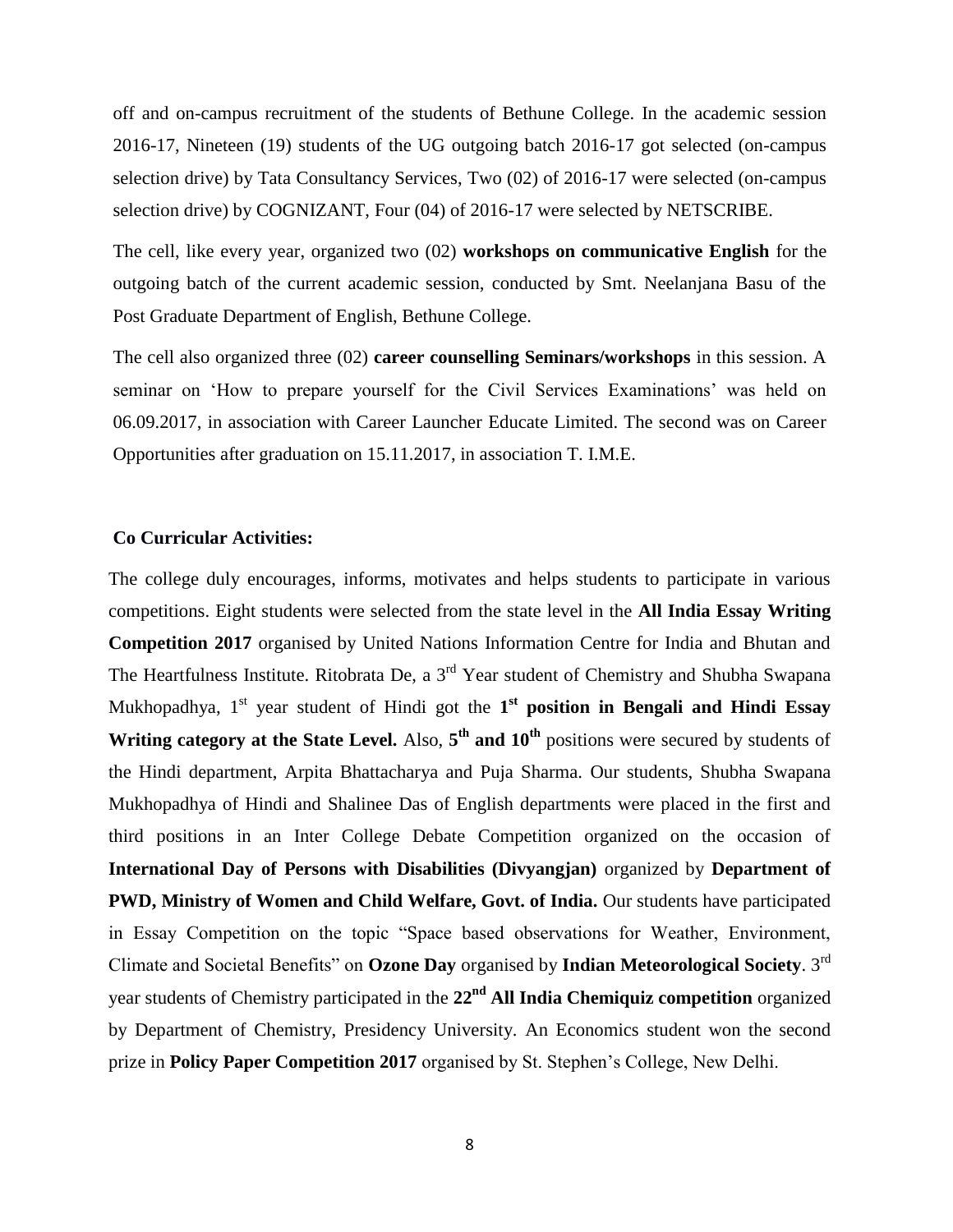## **Extra Curricular Activities of the Students**

Our students have made us proud by their extra-curricular achievements. Students of various departments have to their credit prizes in inter-college competitions in Music, Creative Writing, Drama, Debate, Dance, Quiz, Recitation, Rabindrasangeet and Fashion Show. **Ankusha Sarkar**  of Bengali won **District Extempore Championship organised by Government of West Bengal in 2017**. She has also performed a drama "Bhalobasar Gotibidhi" in **Academy Theatre and Madhusudan Mancha**. A student from the department of Hindi has participated in **All India Rock Climbing Training Camp for Girls** (2017-2018) whereas another student participated in **Vocal Workshop** organized by **Jatiya Sanskriti Parishad** at Nehru Children's Museum. A student from Bengali department secured the 4<sup>th</sup> position in Odissi Dance in **Inter State Dance Competition, 2017** organised by West Bengal State Music Academy. Our student has secured also third position in *Live Reporting* in "Ground Zero' organised by Rotaract Club, 2017

Our students have also made us proud with their achievements in the field of **Sports**. **Priyadarshini Das of Philosophy Department** has won the Youth Team **Gold Medal** and Youth Girls Doubles **Silver Medal** in the 79<sup>th</sup> Junior and Youth **National and Inter State Table Tennis Championship** held from January 18-23, 2018 at Durgapur. She has also won the Women's Team **Silver Medal** and Women's Doubles **Bronze Medal** at the **Inter State Table Tennis Championship** held at Ranchi, Jharkhand from 25-30 January, 2018. Some of her achievements from the year 2017 include:

- $\bullet$  3<sup>rd</sup> position in Youth Girls' Singles, Central Zone, Indore, June 2017
- Team Champion, Ultimate Table Tennis Indian League, Chennai, July 2017
- Youth Girls' Team Champion, All India Inter Institution Championships, New Delhi, August 2017.
- $\bullet$  3<sup>rd</sup> position in Youth Girls' Singles, East Zone, Siliguri, October, 2017
- $3<sup>rd</sup>$  position in Youth Girls' Singles and Womens' team, West Bengal State and Inter District T.T. Championships, Nov 2017

Rajasri Saha of the Sanskrit department has represented West Bengal in the category of Rocket Ball and Khokho.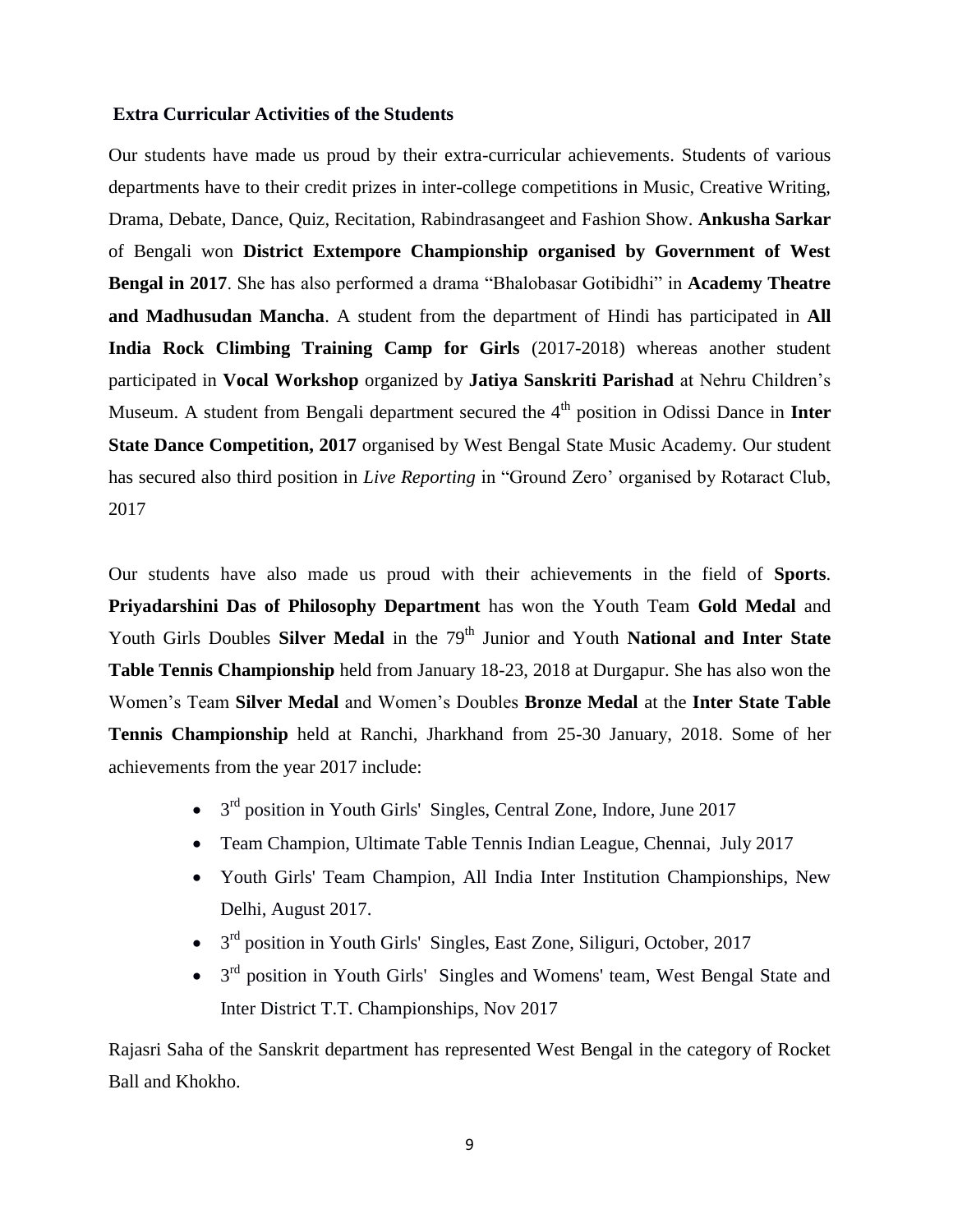**Ethics and Value Education**: For all round development of our students and to create awareness and commitment to moral values, Bethune College offers a certificate course in Ethics and Value Education. During the last session, three lectures were delivered by eminent scholars from diverse fields. Three lectures were organised in the 2017-18 session. On September 16, 2017 Smt. Srilekha Kar, Women's Division Zonal Chief -Buddhist Value Creation spoke on "Peace Proposal and Human Revolution." Dr. Mou Dasgupta, Associate Professor, Department of Sanskrit, Calcutta University shared her insights on "Eminent Women Characters in Ancient Indian Texts" on 29<sup>th</sup> November, 2017. The final lecture was organised on January  $17<sup>th</sup>$ , 2018, where Dr. Basabi Chakraborty, Head of the Department, Department of Sociology, Rabindra Bharati University spoke about "Women's Rights : Its reflection in Modern Society."

Following the usual practice of our college, **Orientation Programme** for the First years was duly held on 12<sup>th</sup> July 2017. Professor Swagata Sen, Pro- Vice Chancellor (Academic) of Calcutta University and Inspector of Colleges Shri Debashis Biswas graced the occasion and inspired the students. On this occasion, Prof. Sunanda Ghosh handed over to the college a copy of **a recently discovered photograph of John Elliot Drinkwater Bethune** laid in ivory and preserved at the British Museum.

### **NSS**

The importance of community service is impressed upon our students as it is our mission to impart holistic education, creating women who can contribute to the well-being of society. The NSS wing of the college involves the students in varied social activities. During the session 2017-18, the NSS unit organised a **Campus Cleaning Drive** involving NSS volunteers, members of the NSS sub-committee, teachers, students and Staff of Bethune College. On the same day, Dr. A. K. Hati, former Director, School of Tropical Medicine, Kolkata delivered an informative lecture on **Dengue and its vector in Rural and Urban surroundings.'** A sevenday **Special Camp** was organized at Pally Sangha Club, Ramdulal Street, near Girish Park Police Station by the NSS Unit from 14.02.17 to 20.02.17 where 50 student volunteers participated. The NSS volunteers escorted by teachers visited the adopted slum to sensitize the slum dwellers regarding mosquito-borne diseases and their prevention and spread awareness regarding domestic violence and sexual harassment. Mr. Uttam Bhattacharya, Secretary Cum Judge, District Legal Service Authority in Kolkata delivered a lecture on '**Domestic Violence**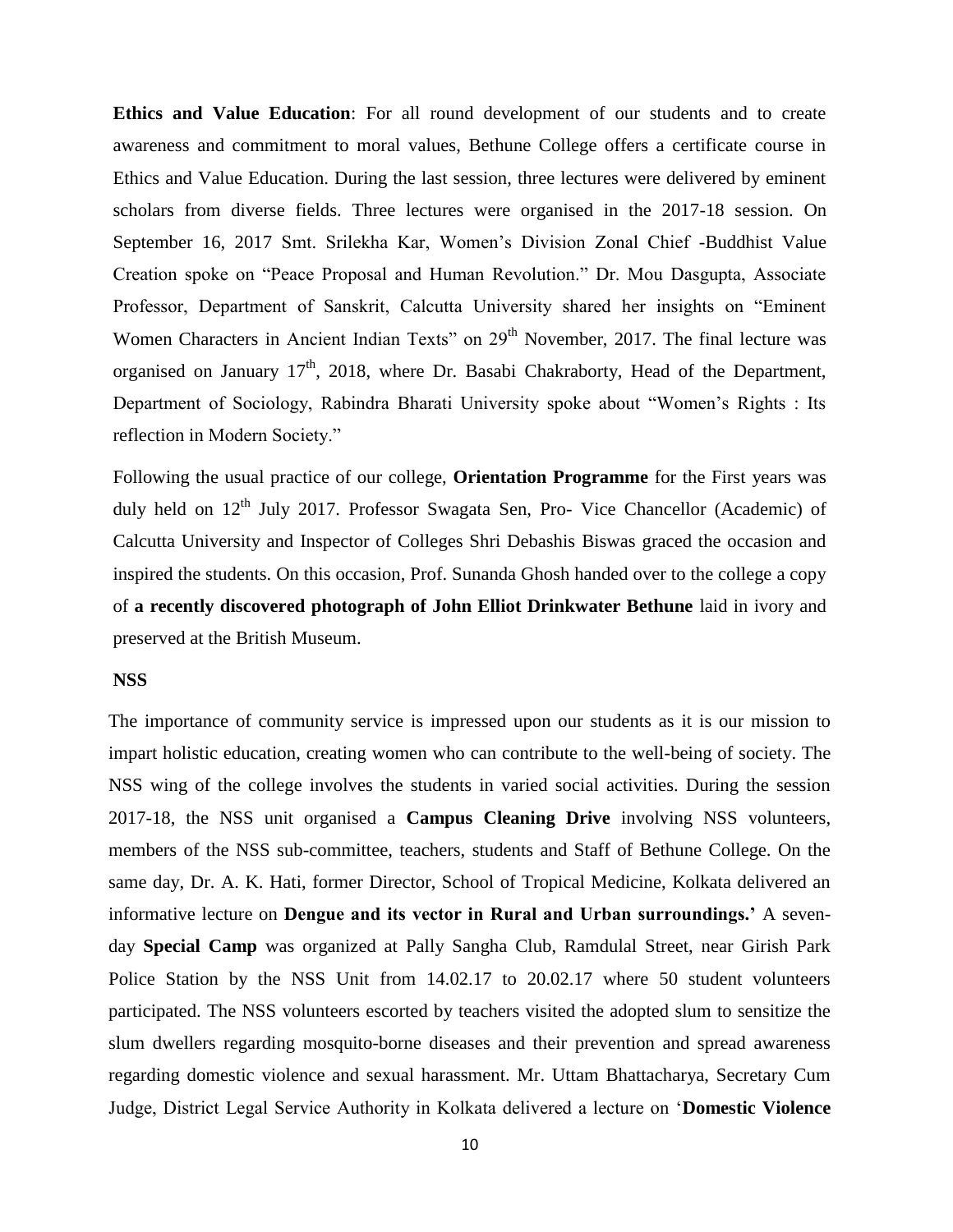**and Sexual Harassment, Human Trafficking, Property Right and Land Ownership Issues**  and Execution of acts and Laws' on 16.02.2017. In collaboration with a five-member Medical team from Medical College and Medical Bank, Kolkata, the NSS unit organized a **Free Health Camp** for check-up of blood sugar, body weight, general health and eye. 39 slum dwellers benefited from it. The NSS volunteers and club members also organized **'**Sit and Draw', Song and Recitation Competition in the slum area at Pally Sangha Club.

**Cultural Activities:** In keeping with the multifaceted spirit of the institution, various cultural activities were conducted throughout the year with enthusiastic participation from the students. Like every year, drill and march past by students on the **Republic Day** and **Independence Day** was conducted. Along with this, on these two days, as well as on the Fest days the different clubs in the college, like Photography Club, Art & Craft Club, and Literary Club exhibited their work in the college premises. In both the occasions exhibitions were also displayed by the members of Painting and Handicraft Club, Literary Club and Photography Club. On the occasion of Independence Day, the theme of the exhibition was *'The Right to Live: The Green Way'*, while on the occasion of the Republic Day, it was *'India Today*'.

This year **a new club dedicated to Cinema** has been introduced in the college. The Club screened the Iranian movie "Offside" directed by Jafar Panahi in December 2017.

The **Annual Intra-college Competition**, organized by the Students' Activity Cell, was held on  $15<sup>th</sup>$  and  $16<sup>th</sup>$  of September 2017. The competition organised in eighteen (18) categories were judged by the teachers. Students participated in great numbers in the competitions. Medals and certificates were distributed by The Principal and the members of Bethune College Alumnae Association in a Prize distribution ceremony on  $25<sup>th</sup>$  November, 2017. This year a **departmental trophy for the best department in Intra-college Competition has been introduced** and Departments of **Chemistry and English** were joint winners of the trophy this year.

**Fest** – The Annual Fest AALAP 2016 was held on  $20<sup>th</sup>$  and  $21<sup>st</sup>$  of December, 2017 where students from different colleges participated making it a grand success. Apart from the usual events like Eastern Vocals, Debate, Quiz, this year **three new events namely Poetry Slam, One Minute to Fame and Theme Walk were introduced.** Celebrity judges like Amrita Dutta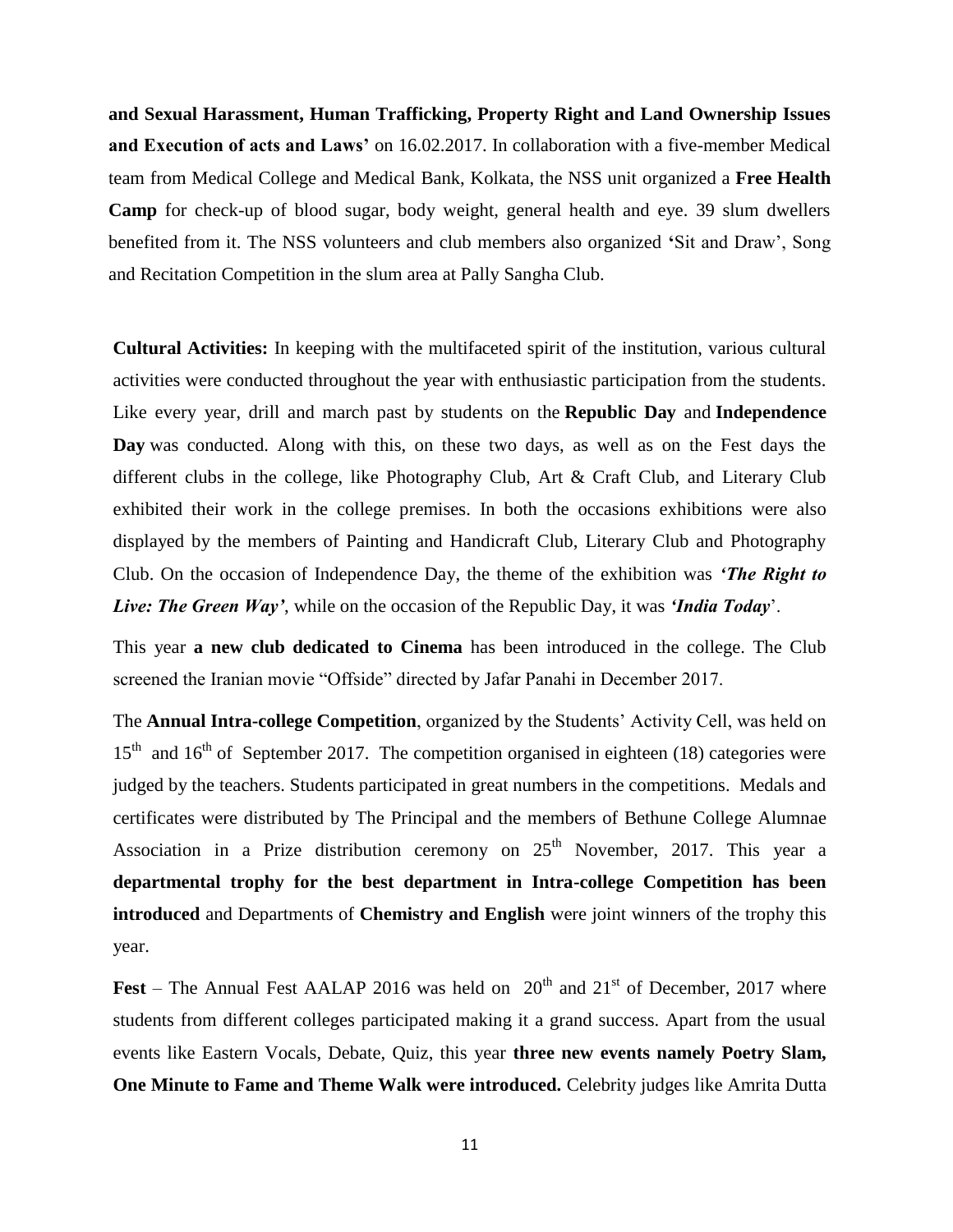and Chitra Sen judged the participants**.** 4 Books of **Bakchakra Publishing House** were inaugurated by the Principal. **Bethune College was declared the Champion**.

**Sports** – The Annual Sports was held on the  $15<sup>th</sup>$  and  $16<sup>th</sup>$  of December, 2017. Celebrated Sports personality and Arjuna Awardee Archer Smt Dola Banerjee was the Guest of Honour. **The Department of Sanskrit was declared the Champions.** Rajasri Saha of the department of Sanskrit was selected the Best Player in the Bethune College Annual Sports, 2017.

# **OTHER ACTIVITIES**

Amongst various other activities of the college, some are worth mentioning here. **The Prize Distribution Ceremony of the 2016-17** session was held on January  $30<sup>th</sup>$  2016. Eminent literary personality Sri Sirshendu Mukhopadhyay, theatre personality and Chairperson of our Governing Body Smt Saoli Mitra were the Guests of Honour.

**Bhasha Dibas:** The College organized a cultural programme to commemorate International Mother Language Day or Bhasha Dibas on 21<sup>st</sup> February 2017.

**Bethune Day –** Bethune Day was celebrated on 12<sup>th</sup> August, 2017. **Professor Asis Kumar Banerjee,** Former Vice Chancellor, Calcutta University, delivered the Bethune Day Lecture and Dr. Sabita Mishra, Former Reader, Department of Sanskrit, Bethune College and alumna of the college was felicitated on  $12<sup>th</sup>$  of August, 2017. An Exhibition on environmental issues 'Right to Live: The Green Way' was also organised by the students in association with the Students' Activity Cell, Bethune College.. Students and teachers of the college paid homage to John Elliot Drinkwater Bethune's statue at the Bethune school premises and the plaque at the college premises. On this day a representative section of the students accompanied by teachers visited Bethune's tomb and paid their respect to the great visionary.

# **TEACHERS**

Bethune College is proud of its dedicated and erudite team of teachers. Research being one of the priorities of the Institution, the faculty is engaged in a process of continuous research activities by participating in National and International Seminars and Workshops and by conducting research projects. Further, the teachers also act as Resource persons in seminars, workshops, etc. conducted by other colleges/universities. They also regularly attend Orientation Programmes, Refresher Courses and Summer Schools conducted by the various Academic Staff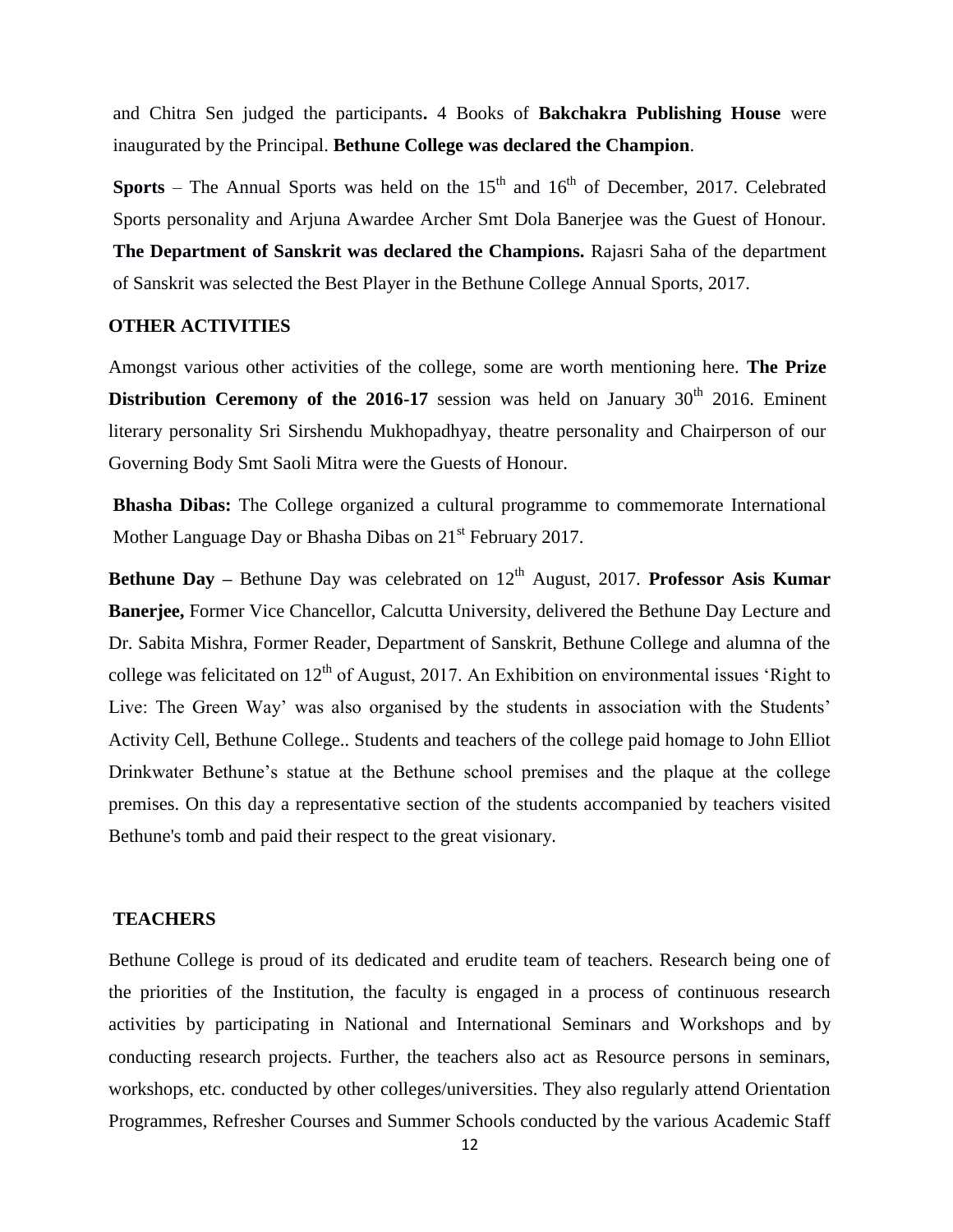Colleges as part of Faculty Improvement Programme. This year **Dr. Abhijeet Bhattacharya** of Hindi department was felicitated by Lion's Club, Behala Greater for contribution in the field of Education. **Dr. Anindita Datta** was honoured with "Bimala Chattopadhyay smarak Gabeshak Sammanana" by **Kolikata Little Magazine Library o Gabeshana Kendra.**

Our teachers also travelled within the country and abroad to present papers as invited speakers. We may especially mention **Dr. Dipyaman Pal** who presented papers in three international seminars organized by IIFT, Kolkata; SANEM in Bangladesh and Deakin University, Australia. Among many others who presented papers in **international conferences, seminars and symposia**, noteworthy are Dr Smita Ray, Dr. Amrita Bagchi, Smt. Abisa Sinha, Sri Sumanta Mukhopadhyay, Dr.Sharmistha Niyogi, Dr. Samata Biswas, Smt. Neelanjana Basu, Dr. Anindita Datta, Smt. Anwesha Khan, Smt. Sohini Bhattacharya, Smt. Ishani Chowdhury, Dr. Adrita Chakraborti.

Dr. Supriti Paul, Sri Chhandam Chakraborty and Dr. Samata Biswas were invited as **resource persons** in various conferences and seminars.

The teachers of this college, untiring in their dedication to their students, simultaneously upgrade their knowledge through research and publications. Several teachers are enrolled as PhD scholars in various universities. **Doctoral degrees** were received by Smt. Anindita Dutta of the Department of Bengali and Smt. Madhura Mandal of Statistics department.

Work is in progress on **UGC-Sponsored Minor and Major Research** projects in the different departments of the college. **Seven Minor Research projects were submitted** in the academic session 2017-18. Among ongoing projects, noteworthy is a Fast Track DST Project for Young Scientist entitled "Visible light photoredox catalysis : Towards an environment friendly approach to organic synthesis" in the department of **Chemistry.**

Our teachers are also actively **involved in the examinations conducted by the University of Calcutta**. They act as Head Examiners, Examiners and Scrutineers of the examinations all round the year successfully completing their designated duties.

Teachers from various departments published research articles in celebrated national and international journals and books. Among publication of **conference proceedings**, we take this opportunity to mention Smt. Sumita Mukhopadhyay whose article "Narir Apon Bhagya" was published by Gabeshana Sansad, Department of Bengali, Rajshahi University. Dr. Nilanjana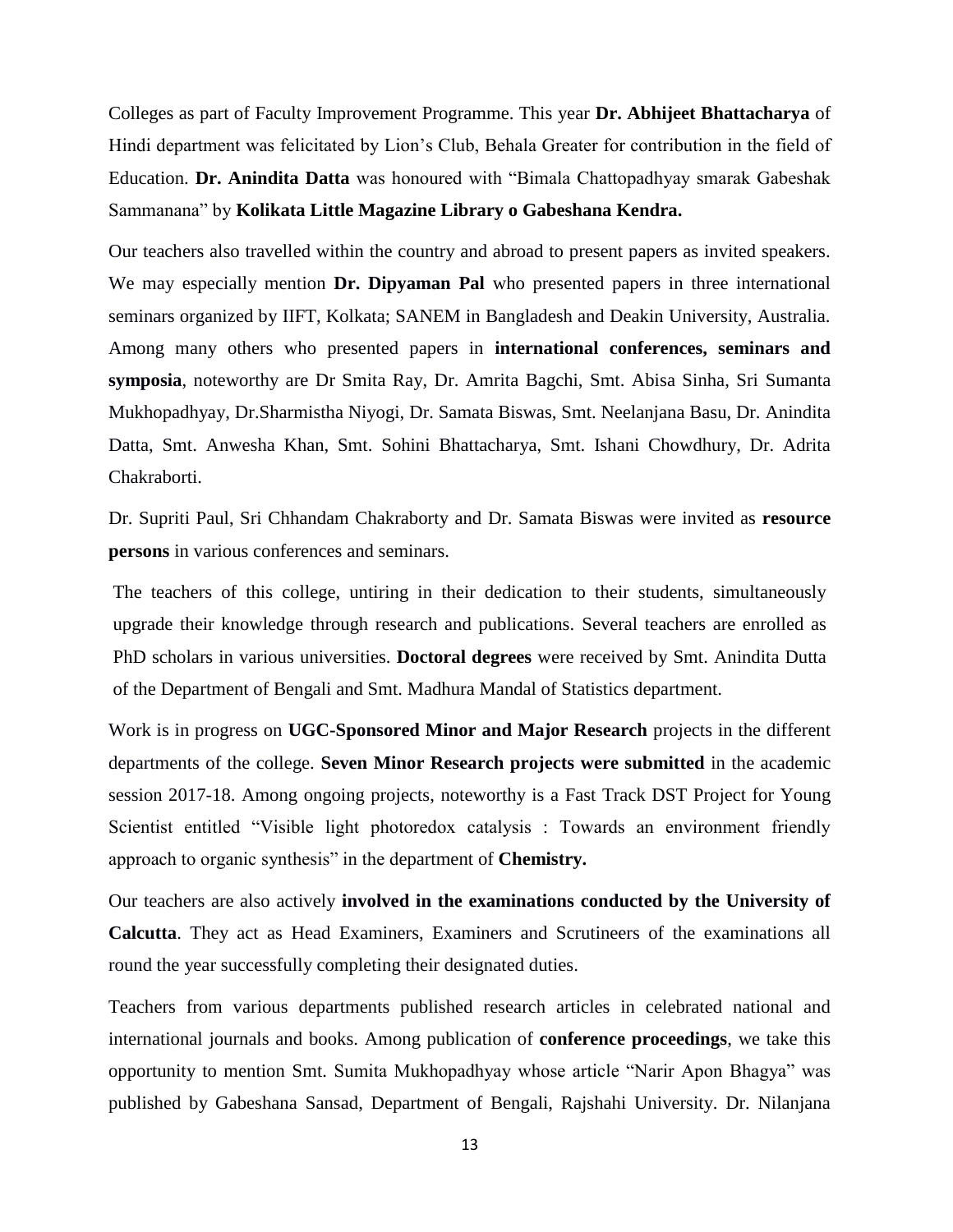Bagchi, Dr. Maitri Ghosh, Dr. Rupa Pal, Dr Satarupa Bandyopadhyay, Smt Ishani Chowdhury and Dr. Sutapa Datta have international publications during this session. Prof. Pratap Chandra Ray of Mathematics published a **book** titled 'Mathematical Physics for Engineers' from New Age International Publishers and Prof. Anasuya Guha's translation of Virginia Woolf's *A Room of One's Own* was reprinted by Dey's Publishing House. The second edition of Dr Ranjana Sharma's book titled *Lok Sahitya Chintan ke Vividh Aayam* was published from Anand Prakashan. Sumita Mukhopadhyay edited *Sandhan: Bishesh Biswayan Sankhya*, a peer reviewed Research Journal on Society, Culture and Literature, June, 2017.

### **College Publications**:

The fourth volume of the peer reviewed journal of the college, HERITAGE, that publishes scholarly articles not only of in house teachers but of eminent external contributors, was formally released on January 9<sup>th</sup>, 2018.

The reprint of the book commemorating the 125 years of Bethune College titled, 'In the Footsteps of Chandramukhi' is in progress.

Eleven (11) teachers were promoted to the next stage through **Career Advancement Scheme**. Among them, six teachers were promoted to Associate Professorship and five were promoted to the second stage of Assistant Professor. The promotion of 6 other teachers is in the final stage of its processing out of which 3 are for advancement to the post of Associate Professor.

Not only the present teachers and students, but our former teachers and ex-Bethunites are also actively involved with the institution. The **Alumni Association** of Bethune College, Sammilani, established in 1921, is recognized as a registered body under The West Bengal Societies Registration Act, 1961 from 10th of March 2015. The Mrinalini Emmerson Memorial Lecture organized by *Sammilani* was delivered by the Professor (Dr.) Mamata Ray, Principal of Bethune College on 14.9.2017. The Kadambini Ganguli Memorial Award for an illustrious alumna has been introduced from last year. To orient the current students about the rich heritage of the college, members of the Alumni Association of Bethune College, *Sammilani*, met the First Year students on 25.11.2017. The members of the Alumni Association also gave away prizes to the winners of the Intra College Competitions on that day. The current students were enriched by this happy interaction of the past with the present.